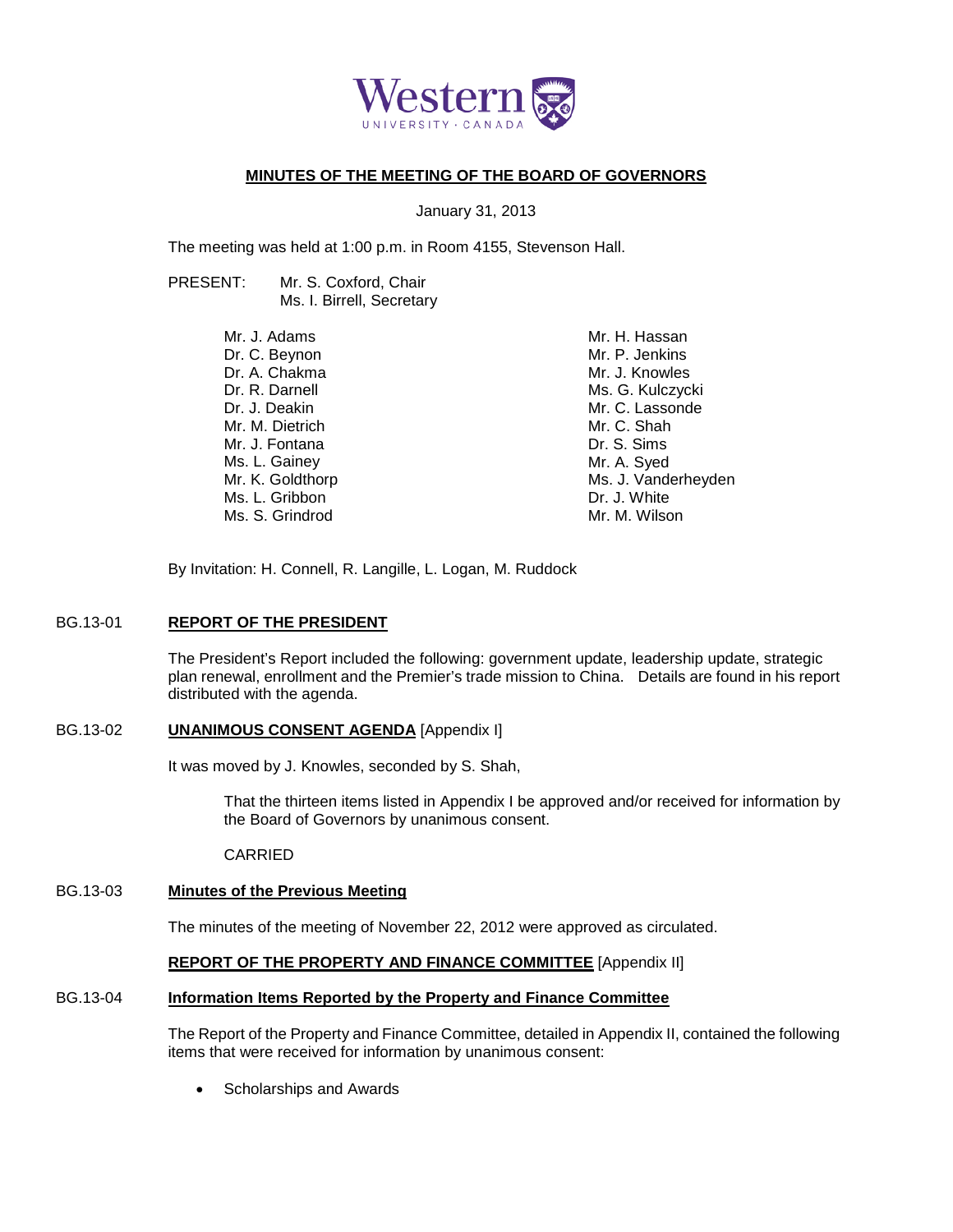**Board of Governors Contract Contract Contract Contract Contract Contract Contract Contract Contract Contract Contract Contract Contract Contract Contract Contract Contract Contract Contract Contract Contract Contract Co** January 31, 2013 Page 2

- Quarterly Financial Report
- Ancillary Financial Report
- Investment Committee Report
- Annual Report on Trademark Licensees Doing Business with the Bookstore
- Investment Committee Membership Appointment

#### **REPORT OF THE BYLAWS COMMITTEE** [Appendix III]

BG.13-05 Audit Committee Terms of Reference - Amendment

It was moved by J. Knowles, seconded by C. Shah,

That the Audit Committee terms of reference be amended in section q. as follows:

#### Risk Management

q. receive regular reports from management on areas of significant risk to the University, for example but not limited to, legal claims, environmental issues, health, safety, information security, and other regulatory matters.

CARRIED (By Unanimous Consent)

#### **REPORT OF THE FUND RAISING AND DONOR RELATIONS COMMITTEE** [Appendix IV]

#### BG.13-06 Information Items Reported by the Fund Raising and Donor Relations Committee

The Report of the Fund Raising and Donor Relations Committee, detailed in Appendix IV, contained the following item that was received for information by unanimous consent:

• Quarterly Fund Raising Report

#### **REPORT OF THE AUDIT COMMITTEE** [Appendix V]

BG.13-07 Domestic Violence – Coroner's Report and Western's Practices

Ms. S. Grindrod, Associate Vice-President (Housing and Ancillary Services) presented the Report of the COU Domestic Violence Committee, on which she, Gitta Kulczycki and Helen Connell served, highlighting actions taken by Western in response to the report's recommendations. Western will continue to develop initiatives to support and educate students on this issue.

#### **ITEMS REFERRED BY SENATE** [Appendix VI]

BG.13-08 School for Advanced Studies in the Arts and Humanities

It was moved by A. Chakma, seconded by R. Darnell,

That the establishment of the new School for Advanced Studies in the Arts and Humanities, in the Faculty of Arts and Humanities be approved.

#### CARRIED

BG.13-09 School of Graduate & Postdoctoral Studies: Introduction of a Graduate Diploma in Professional Education (GDip Professional Education), Master of Professional Education (MPEd) and Doctor of Education (EdD)